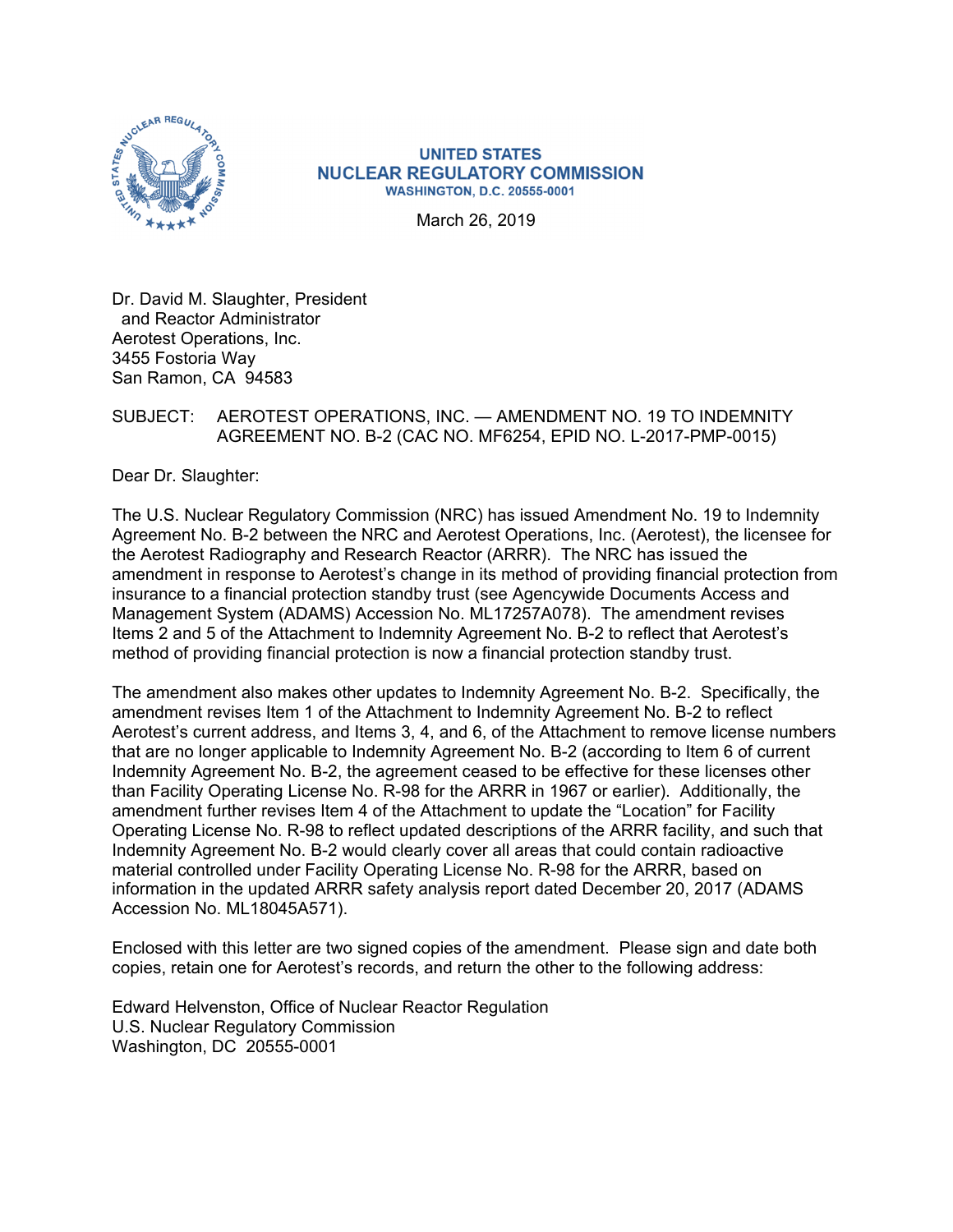If you have any questions, please contact Edward Helvenston at 301-415-4067, or by electronic mail at <u>Edward.Helvenston@nrc.gov</u>.

Sincerely,

*/RA/* 

William Kennedy, Acting Chief Research and Test Reactors Licensing Branch Division of Licensing Projects Office of Nuclear Reactor Regulation

Docket No. 50-228 License No. R-98

Enclosures: Amendment No. 19 to Indemnity Agreement No. B-2 (2 signed copies)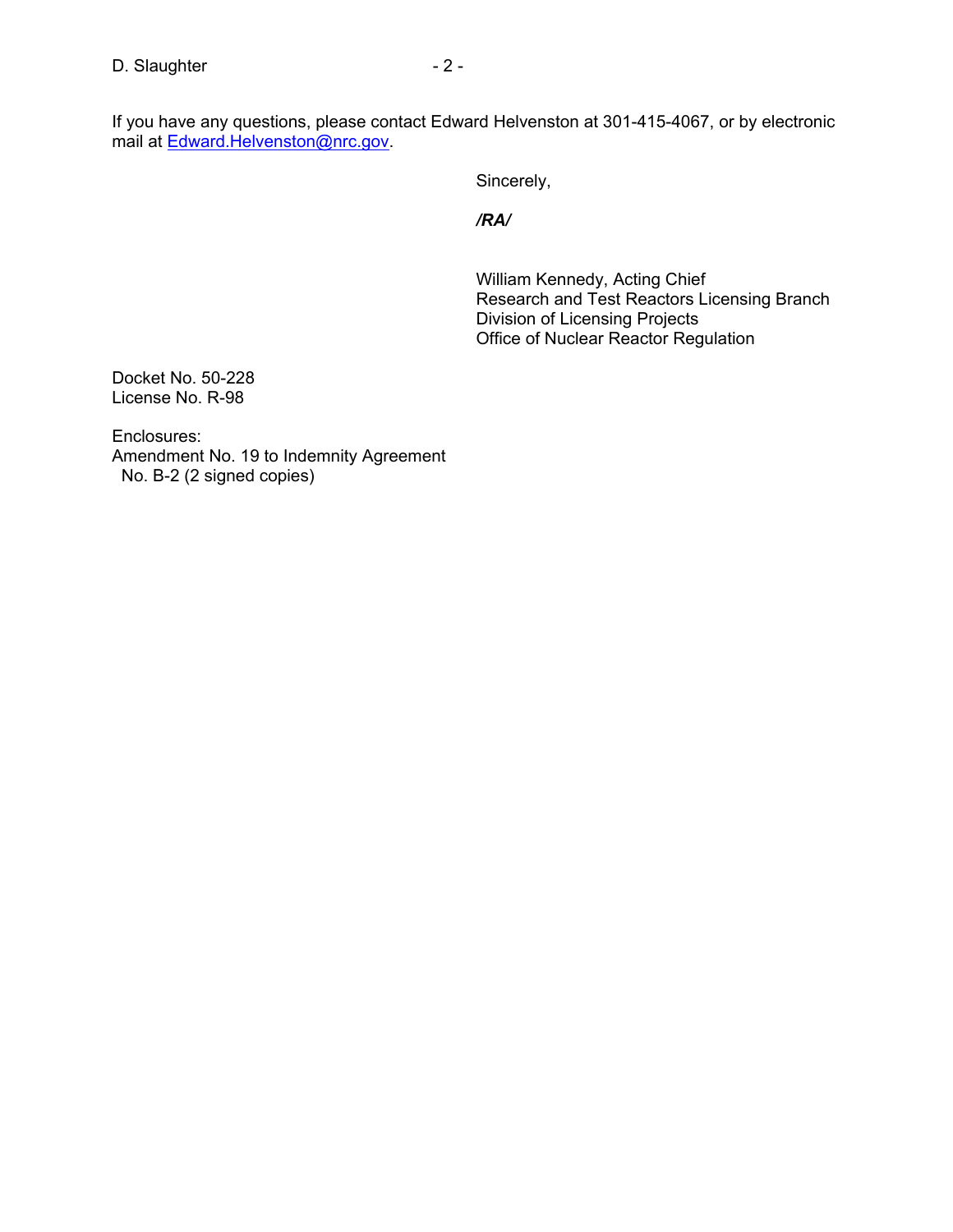cc: w/o enclosures:

California Energy Commission 1516 Ninth Street, MS-34 Sacramento, CA 95814

Radiologic Health Branch P.O. Box 997414, MS 7610 Sacramento, CA 95899-7414

Test, Research and Training Reactor Newsletter Attention: Amber Johnson Dept of Materials Science and Engineering University of Maryland 4418 Stadium Drive College Park, MD 20742-2115